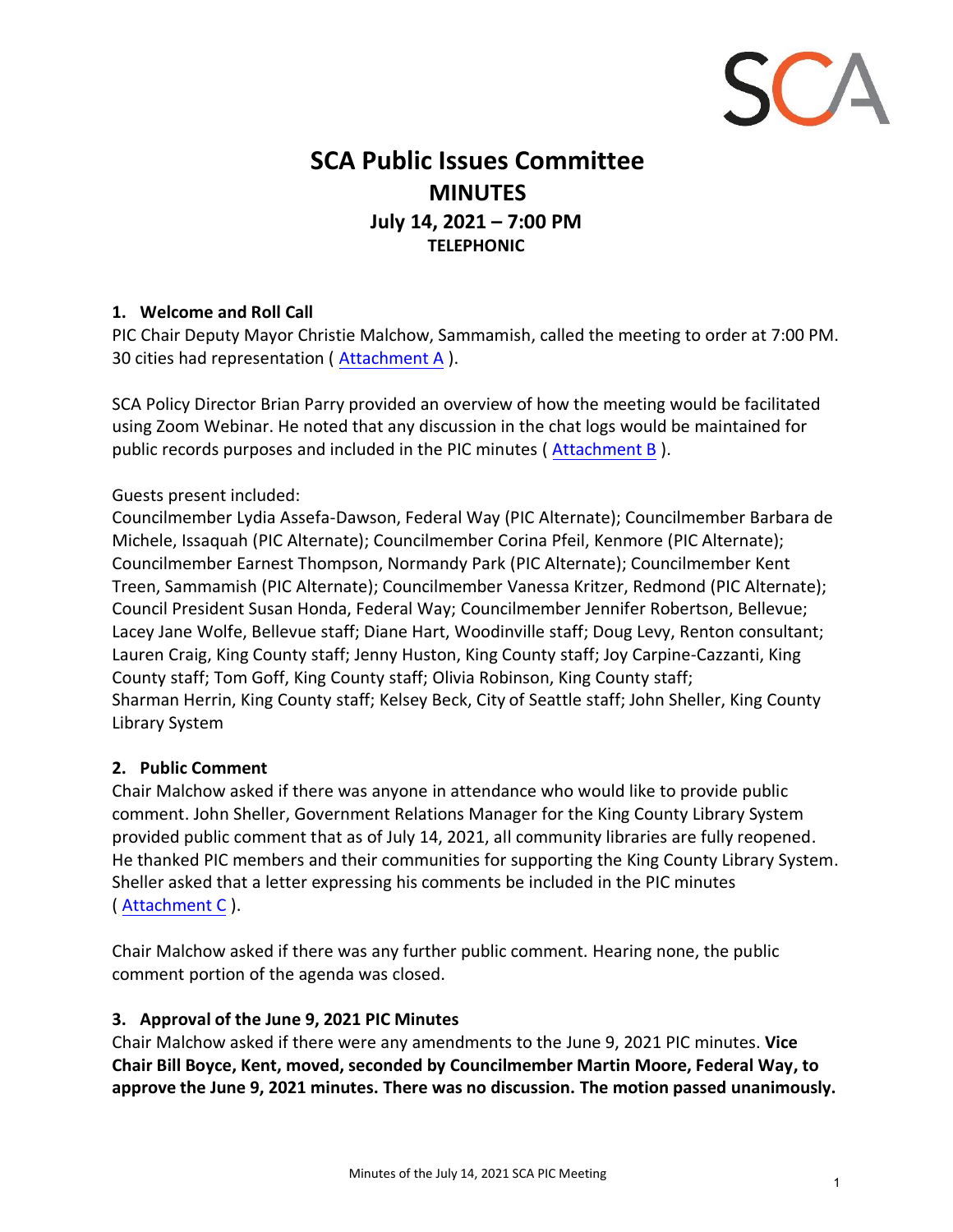# **4. Chair's Report**

Chair Malchow reported that PIC members previously discussed canceling the August meeting and would need to adopt a motion to formally cancel the meeting if that was the committee's intent. Malchow also reminded members that PIC will be seeking nominees to fill the PIC vice chair position for 2022. She encouraged interested PIC members to reach out to SCA Executive Director Deanna Dawson for more information.

# **Mayor Angela Birney, Redmond, moved, seconded by Mayor Sean Kelly, Maple Valley, to cancel the August PIC meeting. There was no discussion. The motion passed unanimously.**

# **5. Executive Director's Report**

SCA Executive Director Deanna Dawson provided a report. She thanked everyone who was able to attend the most recent SCA Networking Event and said that SCA is exploring options to shift networking events to in-person but would likely continue hosting workshops and trainings virtually for the time being because they have been so well attended in that format. SCA is planning several trainings for July, including a presentation on SCA member city equity initiatives on July 23; a presentation on King County redistricting on July 26; and, a workshop with Amazon on their new housing equity fund on July 30. SCA is also planning a workshop with Microsoft on their affordable housing work and have received suggestions to host future workshops on new requirements from HB 1220, which was adopted during the 2021 state legislative session, as well as on community courts. She encouraged PIC members to reach out to staff with any additional suggestions.

Dawson reported the Implementation Board of the King County Regional Homelessness Authority met on July 14 and the Governing Committee would be meeting on July 15. The Staffing plan for the Authority was on the agenda for both meetings. SCA Governing Committee Members are working to ensure that subregional planning is appropriately staffed in the organization. The staffing plan org chart was amended as a result of feedback from SCA Governing Committee members. The Implementation Board unanimously approved the staffing plan on July 14 and the Governing Committee was expected to act on July 15.

Dawson said that King County has announced plans to purchase several additional hotels as part of its Health Through Housing Initiative. Locations of the additional hotels purchased include Queen Anne and North Seattle, Renton, and Redmond. Other purchases are being actively considered by the county.

# **6. Metro Plan Updates and Guiding Principles**

SCA Executive Director Deanna Dawson reported King County Metro is currently working to update their three major transit policy documents: the Strategic Plan for Public Transportation, Service Guidelines, and the long-range plan Metro Connects. The primary goal of updating these key policy documents is to better reflect and incorporate the principles and recommendations outlined in the Mobility Framework to center equity and sustainability in transit decisions. Over the last year and a half, the Regional Transit Committee (RTC) has been engaging with Metro on these documents and potential changes.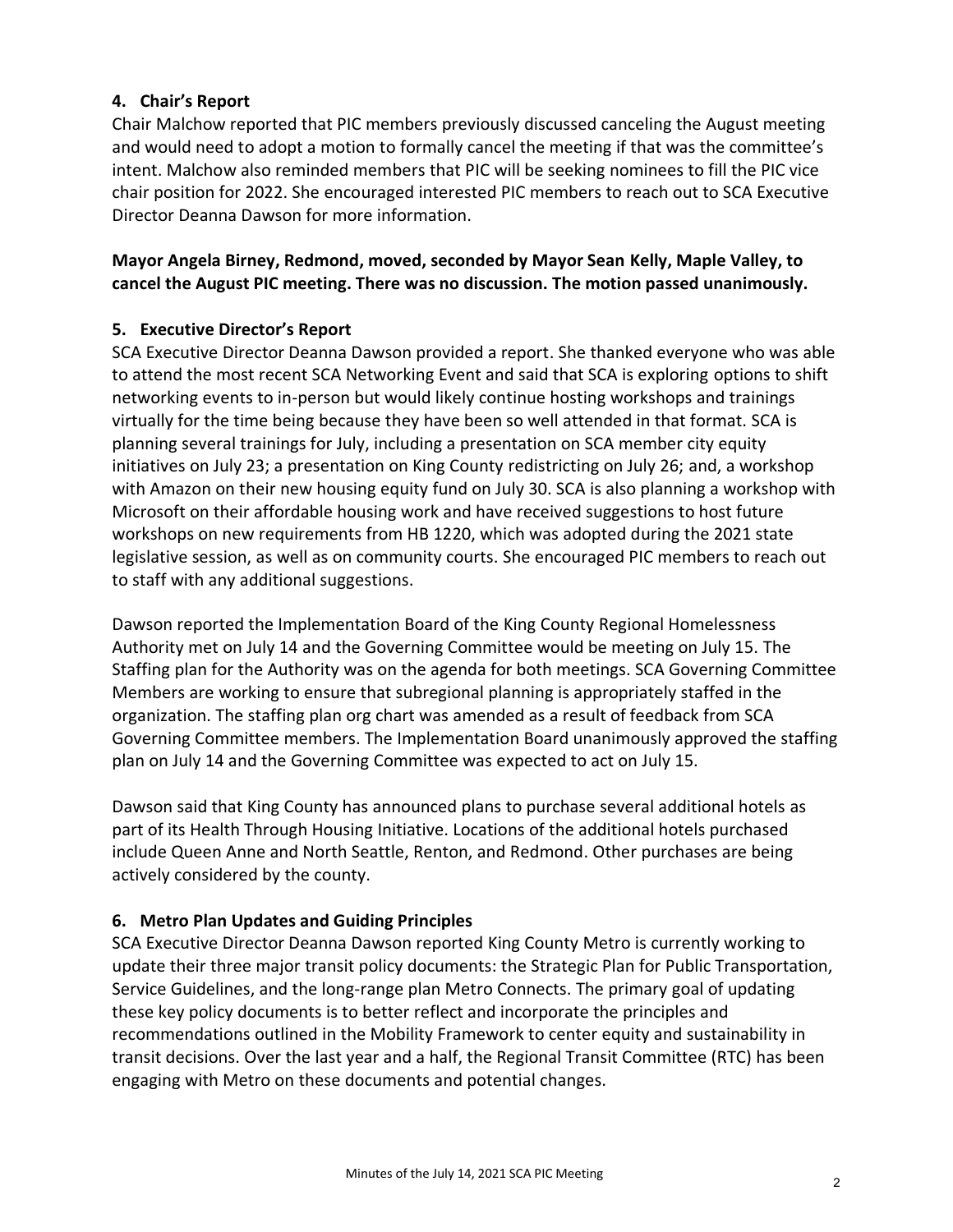The Executive plans to transmit the policy updates in late July for possible action by the end of the year. RTC is expected to begin reviewing the transmitted documents at their September meeting. In preparation for this, the SCA caucus to RTC has been meeting regularly, including a number of extra workshops, to find areas of compromise and shared interests and priorities among the caucus. Through this work, the caucus has developed a set of high-level Guiding Principles for review and to bring back to PIC in September for possible action. The proposed Guiding Principles can be found starting on page 19 of th[e July 14, 2021 PIC packet](http://soundcities.org/wp-content/uploads/2021/07/July-14-2021-SCA-PIC-Packet.pdf#page=19) .

The proposed Guiding Principles are grouped into sections under the headings of equity, growth, partnerships, and data & information sharing. The caucus wanted to lead the Guiding Principles with equity as that has been a primary focus in Metro's updates to align with the Mobility Framework and to ensure that investments are prioritized where needs are greatest while avoiding any disproportionate impacts of service changes in any one area of the county. The Guiding Principles also include priorities around growth and building a robust system that supports the region's goals for housing an employment growth. There is a section on partnerships, and the need to work with SCA and individual communities to incorporate local knowledge in decision-making. Lastly, the Guiding Principles touch on the need for transparency and making decisions based on data.

Dawson said the SCA caucus to RTC asked for PIC to review the proposed Guiding Principles to ensure they reflect the priorities and interests of all SCA cities. If adopted by SCA, the caucus will then work to make sure that these principles are reflected in policies as RTC begins formal review of the documents and considers amendments to what is transmitted by the Executive. The recommended action is to vote tonight to bring these principles back for potential action in September.

Members were encouraged to review the proposed Guiding Principles with their city councils and provide any feedback to SCA staff prior to the September PIC meeting.

Dawson noted that Councilmember Jennifer Robertson, Bellevue, who serves as Vice Chair of RTC and Chair of the SCA RTC Caucus was in attendance to say a few words about the Guiding Principles.

Councilmember Jennifer Robinson, Bellevue, thanked PIC for reviewing the Guiding Principles and SCA Policy Analyst Jackie Wheeler for her efforts in support of the work of the SCA RTC caucus. She said the caucus has worked together to seek to represent all of SCA in their discussions with other RTC members. She noted that SCA is a minority voice on RTC, but that having the support of SCA as a whole would help strengthen their positions when working with other members of the committee.

Councilmember Traci Buxton, Des Moines, suggested adding language to the Guiding Principles emphasizing the need for first and last mile transit solutions. SCA Executive Director Dawson said staff would follow-up with RTC caucus members about making that point more explicit in the proposed principles.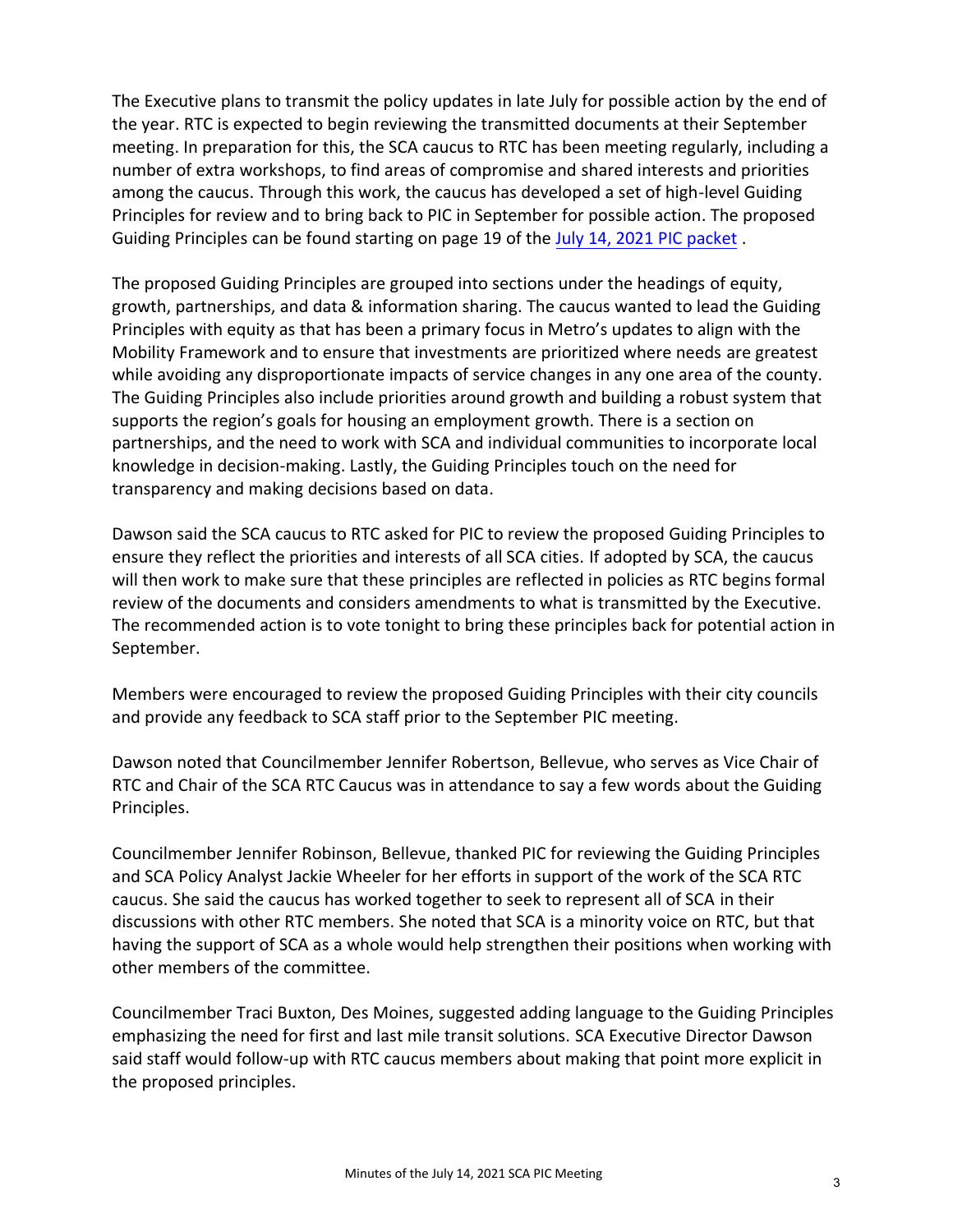Mayor Angela Birney, Redmond, thanked everyone who worked on the proposed Guiding Principles for their efforts.

**Councilmember Traci Buxton, Des Moines, moved, seconded by Councilmember Kelli Curtis, Kirkland, to bring the proposed Guiding Principles including any suggested revisions to the September PIC meeting for potential action. There was no further discussion. The motion passed unanimously.** 

# **7. Countywide Planning Policies**

SCA Policy Director Brian Parry reported that the King County Growth Management Council (GMPC) met on June 23 and approved a package of amendments to the Countywide Planning Policies (CPP's). Action to recommend the policies followed discussion and action on a series of propose[d amendments](http://soundcities.org/wp-content/uploads/2021/07/Item-06-LINK-ATTACHMENT-Amendment-Action_CPPs_6.23GMPC.pdf) . The most significant area of discussion centered on affordable housing policy and in particular how to best ensure that affordable housing need is being met throughout the county in an equitable manner and that all jurisdictions are doing their part.

To provide a forum to continue discussion of these issues, the GMPC directed the Affordable Housing Committee (a subcommittee of the GMPC) to commence a collaborative effort over the next year to reevaluate the issues raised and recommend further CPP housing chapter amendments by the end of 2022. Setting up a separate track to continue reviewing these issues allows time for in-depth discussion while the rest of the CPP's, including various policy updates and growth targets, move forward to keep with the timing of upcoming updates to local comprehensive plans that many cities have already begun scoping for.

Revisions to the policies include a much greater focus on planning for health and equity; greater emphasis on climate change; and, significantly, through local growth targets the CPP's implement VISION 2050 at the countywide level, which sought to plan for a much greater share of the region's growth to be tied to access to transit connected to job centers.

Parry said that during the process of updating the CPP's, some concerns were raised that the draft policies did not go far enough to recognize disparities in affordability by subregion or to hold jurisdictions accountable to meet their share of projected countywide need. The direction to the Affordable Housing Committee from the GMPC is to approach this issue in several ways and provide the GMPC with further potential changes to the housing chapter of the CPP's by the end of next year. First is to monitor and report housing supply, including disparities between subregions, through the Affordable Housing Dashboard and other reporting. In addition, the Affordable Housing Committee is asked to explore city-level goals and targets for affordability. These are to be informed by work that the Department of Commerce was directed to produce during the last legislative session on the same topic. Finally, the Affordable Housing Committee is tasked with recommending an "accountability and implementation framework" to equitably meet affordable housing needs throughout the county. What this accountability mechanism might look like is unclear. This will be an important discussion moving forward at the Affordable Housing Committee that we will be following closely and anticipate bringing back to PIC in the future.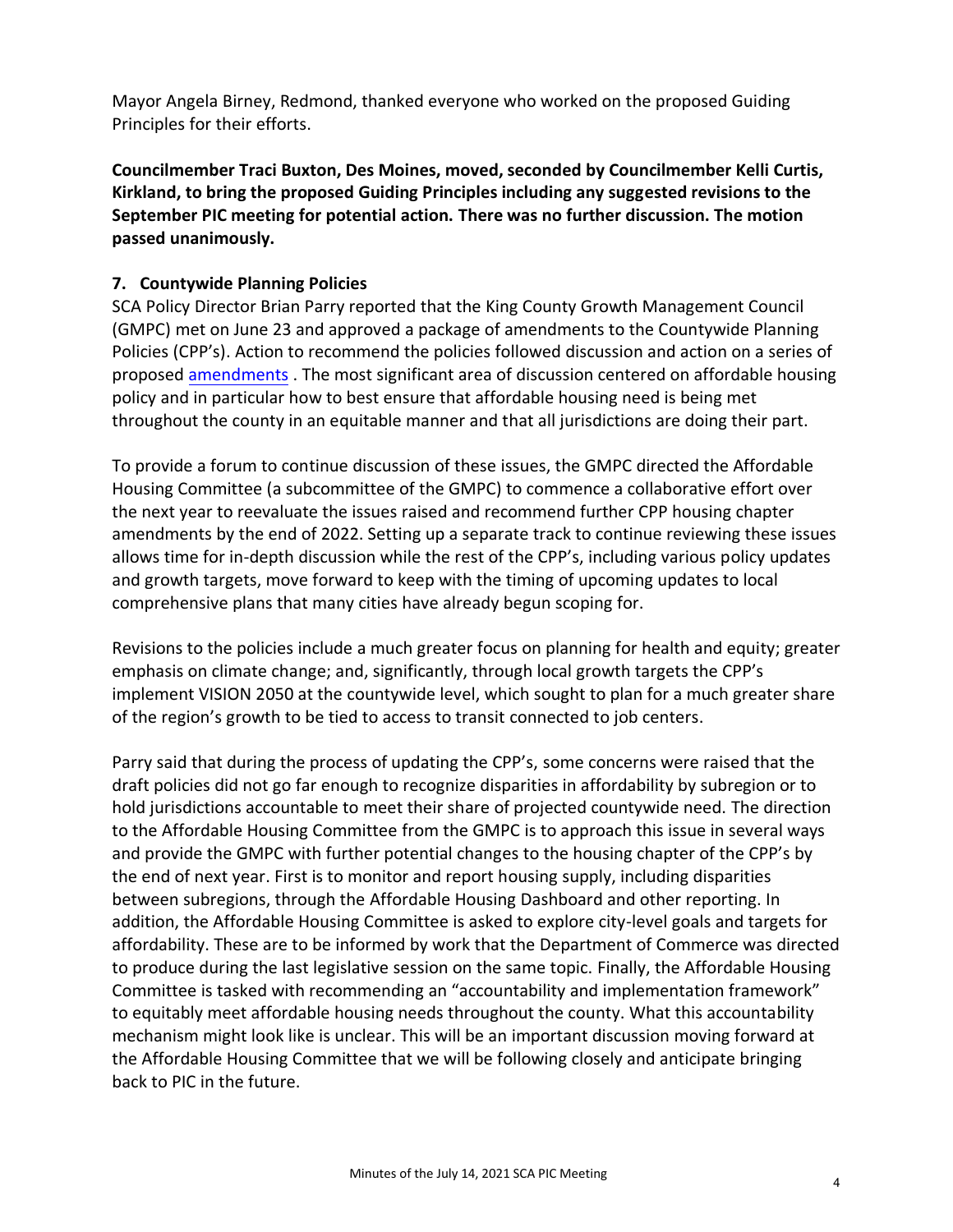Next steps for the CPP's as recommended by the GMPC is that they must first be approved by the County Council and then ratified by at least 30 percent of cities and towns representing at least 70 percent of the total county population. Upon ratification, the CPP's become binding on the County and its 39 cities and provide direction on elements that must be included in local comprehensive plans.

Councilmember Traci Buxton, Des Moines, asked about the discussions concerning implementation and accountability and who would be responsible for ensuring goals are being met. Parry said there is not currently any entity with that authority and that it was an open question that the Affordable Housing Committee would need to consider in their review.

#### **8. Clean Water Plan**

SCA Policy Director Brian Parry provided an update on work in the region to develop a Water Plan as well as new developments related to nutrient management regulation from the Department of Ecology.

Over the next few decades, the county is expected to spend billions of dollars in water quality investments, and the Clean Water Plan will guide those investment decisions whether they be programs or capital investments. The King County Wastewater Treatment Division (WTD) has been providing monthly briefings to both the Regional Water Quality Committee and the Metropolitan Water Pollution Abatement Advisory Committee throughout the planning process. WTD has presented on the various actions (projects or programs) that they will use to build potential strategies for further evaluation and assessment to eventually land on a preferred strategy for council consideration. The Clean Water Plan is expected to be transmitted by the WTD to the County Council sometime in 2022. WTD has hosted a number of Elected Officials' Workshops. The next workshop is scheduled for September 21 and another on October 22.

Parry noted that the Clean Water Plan will guide substantial public investment and will have significant long-term effects both in terms of system and water quality improvements as well as to ratepayers. SCA will continue to update PIC on the planning process for the Clean Water Plan and opportunities for engagement whether that be through separate SCA workgroups with interested cities or county‐led efforts.

Parry said the Department of Ecology (DOE) released a draft nutrient management rule in June with a comment period running through August 16. The general permit addresses discharges from wastewater facilities to the Puget Sound, and the level of excess nutrients going into the Sound from those sources. Excess nutrients are, in particular, higher nitrogen concentrations that result in excessive algae growth, which then leads to a host of negative water quality and biological outcomes.

As proposed by DOE, King County estimates they will exceed the proposed nutrient limits by 2022. They estimate that a long-term solution would require upgrades to existing and new facilities, potentially costing into the tens of billions of dollars. Meanwhile, the county notes that wastewater treatments plants are a relatively small contributor to overall nutrient sources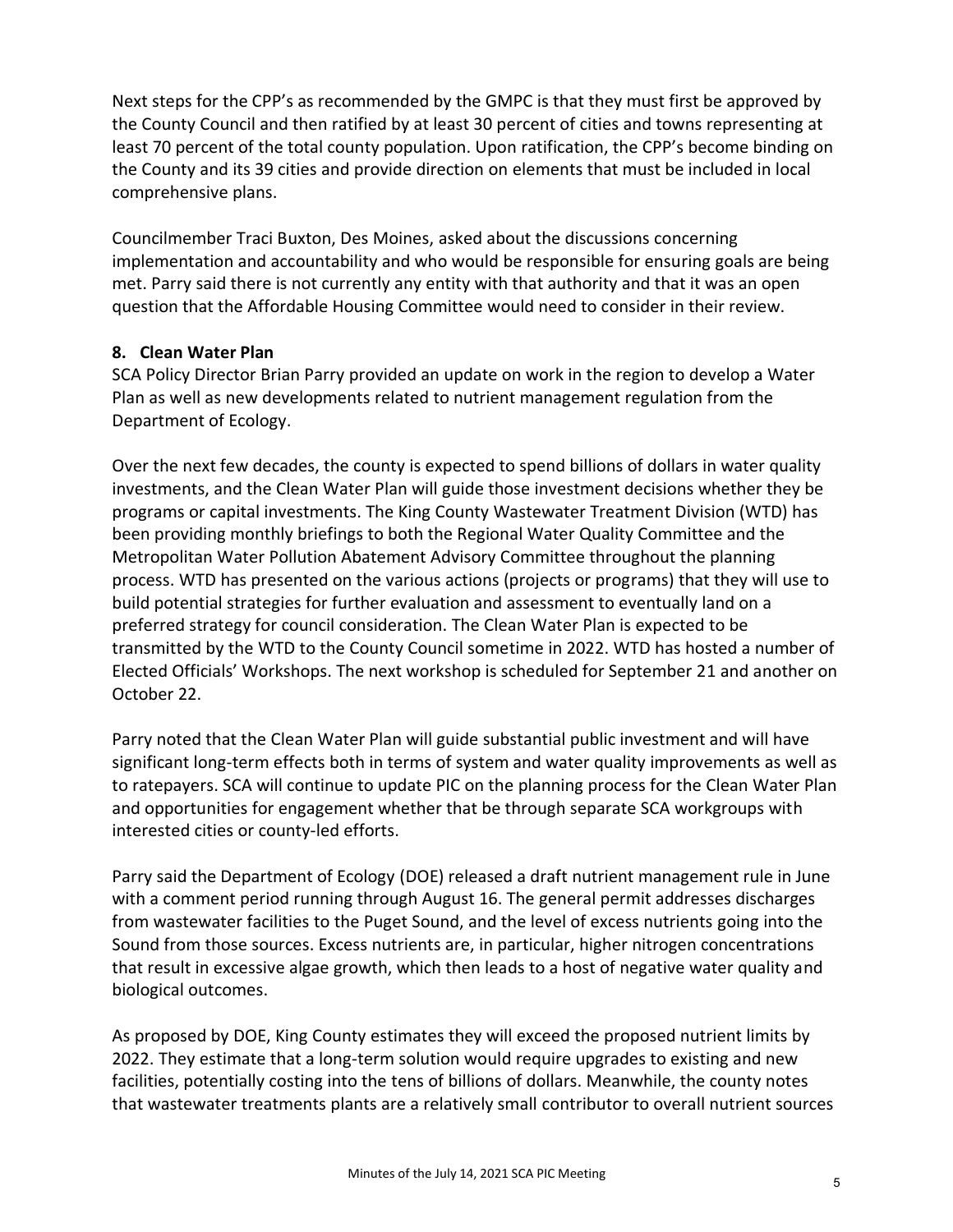feeding into the Sound and is proposing Department of Ecology pursue other approaches to address the issue that may be both better and more economical.

Parry said King County is preparing a comment letter to the Department of Ecology to highlight their concerns and they are also creating a template to assist cities who are interested in also providing comment that should be available by the end of the week. Parry said the letter template would be sent to SCA members when available.

Mayor Marianne Klaas, Clyde Hill, asked if the proposed new regulations concerning nutrient management would have a direct impact on work that must be performed by cities or if the impacts were only to regional wastewater facilities.

# **9. Solid Waste Rates and Fees**

SCA Executive Director Deanna Dawson reported on proposed increases to King County Solid Waste Rates and Fees. At the April 2021 PIC meeting, PIC discussed the topic of 2022 solid waste rates and fees as well as sewer rates in detail. PIC took emergency action on sewer rates at that meeting in support of more incremental or gradual rate increases (when necessary) to mitigate impacts on ratepayers. Since that action, the County Executive transmitted his solid waste rate proposal to council for consideration that follows an incremental approach. The proposal would raise the current per‐ton disposal rate by 9.4%, or the equivalent of \$0.71 on the average monthly bill for curbside customers. Both the Solid Waste Advisory Committee (SWAC) and the Metropolitan Solid Waste Management Advisory Committee (MSWMAC) have been actively engaged in this process and they have both already submitted letters to the King County Council recognizing the need for this rate increase to support the solid waste system and ensure continued work on necessary projects.

The King County Council's Budget and Fiscal Management Committee is expected to take up the solid waste rate proposal on July 20 before going to the full council for consideration ahead of the September 30 deadline.

#### **10. Levies and Ballot Measures**

SCA Policy Director Brian Parry reported that several fire district funding measures would be on the August primary ballot. He also highlighted that the cities of Shoreline and Lake Forest Park are considering placing measures to fund pedestrian and park improvements on the November ballot. Vice Chair Boyce said that the Kent Regional Fire Authority was considering seeking approval for a lifetime fire benefit charge. Councilmember Lorri Bodi, Lake Forest Park said the city is engaging the public on a potential permanent levy proposal for sidewalks, parks, bikeways, and other amenities. Councilmember Ross Loudenback, North Bend, said the city was looking at a Transportation Benefit District renewal proposal for November.

# **11. Potential Upcoming SCA Issues**

SCA Policy Director Brian Parry reported on issues anticipated to come before PIC at future meetings.

#### **12. Member Roundtable**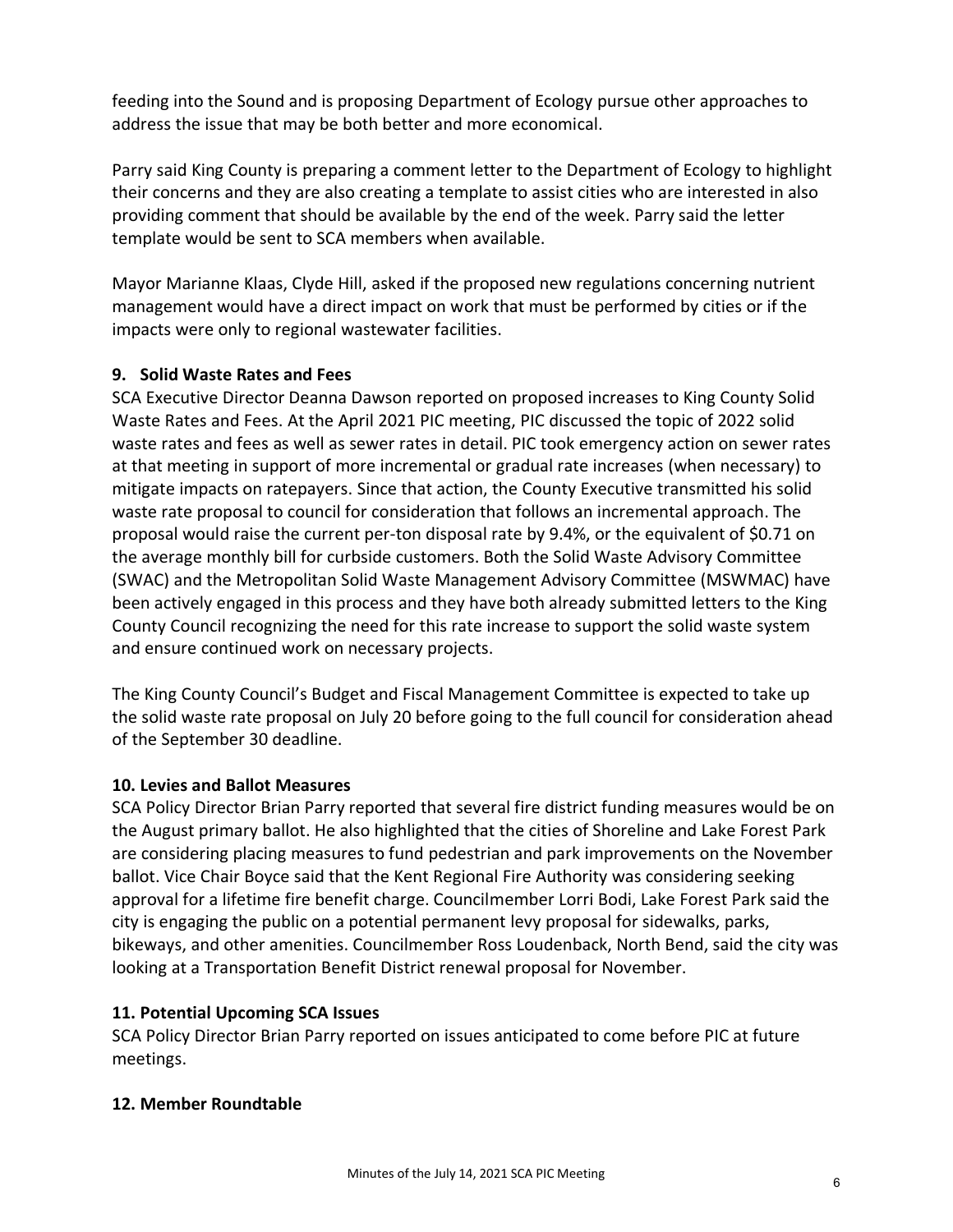Members held a roundtable discussion on what aspects of PIC are most important to members and their cities, how SCA can ensure that PIC continues to serve the needs of member cities, and how to best ensure that PIC is accessible, welcoming, and inclusive to all individual representatives.

#### **13. Informational Items**

Chair Malchow noted an informational item in the meeting packet concerning the update to the regional Hazardous Waste Management Plan.

#### **14. Upcoming Events**

Upcoming SCA events include:

- a. SCA Board Meeting Wednesday, July 21, 2021 10:00 AM to Noon
- b. SCA City Equity Initiatives Presentation Friday, July 23, 2021 Noon to 1 PM
- c. SCA Presentation: King County Redistricting Monday, July 26, 2021 Noon to 1 PM
- d. SCA Public Issues Committee Meeting Wednesday, August 11, 2021 7:00 to 9:00 PM

#### **15. For the Good of the Order**

No discussion.

#### **16. Adjourn**

The meeting was adjourned at 8:50 PM.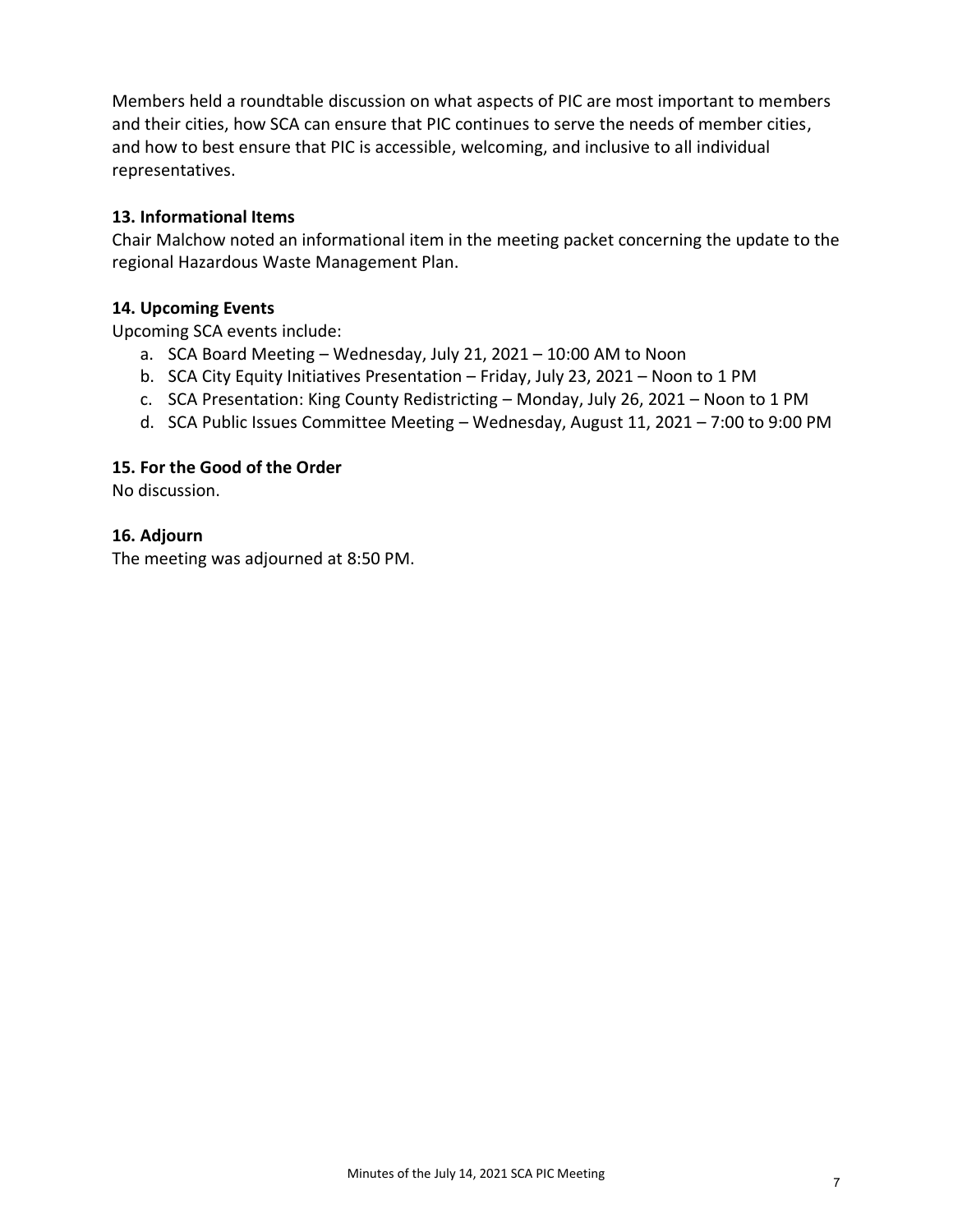# **Public Issues Committee Meeting**

**July 14, 2021**

| City                      | Representative          | <b>Alternate</b>       |
|---------------------------|-------------------------|------------------------|
| Algona                    | Dave Hill               | none                   |
| <b>Auburn</b>             | Nancy Backus            | James Jeyaraj          |
| <b>Beaux Arts Village</b> | Athena Howes            | <b>Tom Stowe</b>       |
| <b>Bellevue</b>           | Janice Zahn             | Jeremy Barksdale       |
| <b>Black Diamond</b>      | Tamie Deady             |                        |
| <b>Bothell</b>            | James McNeal            | Tom Agnew              |
| <b>Burien</b>             | Krystal Marx            | Nancy Tosta            |
| <b>Carnation</b>          | <b>Dustin Green</b>     | Kim Lisk               |
| <b>Clyde Hill</b>         | Marianne Klaas          | Kim Muromoto           |
| Covington                 | Joseph Cimaomo          | Kristina Soltys        |
| <b>Des Moines</b>         | Traci Buxton            | none                   |
| Duvall                    | Michelle Hogg           | <b>Rick Shaffer</b>    |
| <b>Enumclaw</b>           | Chance LaFleur          | none                   |
| <b>Federal Way</b>        | <b>Martin Moore</b>     | Lydia Assefa-Dawson    |
| <b>Hunts Point</b>        | Joseph Sabey            | none                   |
| <b>Issaquah</b>           | Tola Marts              | Barbara de Michele     |
| <b>Kenmore</b>            | David Baker             | Corina Pfeil           |
| Kent                      | <b>Bill Boyce</b>       | Toni Troutner          |
| <b>Kirkland</b>           | Kelli Curtis            | Toby Nixon             |
| <b>Lake Forest Park</b>   | Tom French              | Lorri Bodi             |
| <b>Maple Valley</b>       | Sean Kelly              | Les Burberry           |
| <b>Medina</b>             | Jennifer Garone         | Jessica Rossman        |
| <b>Mercer Island</b>      | David Rosenbaum         | <b>Benson Wong</b>     |
| Milton                    | Jim Gillespie           | Shanna Styron Sherrell |
| <b>Newcastle</b>          | Linda Newing            | Tony Ventrella         |
| <b>Normandy Park</b>      | Sue-Ann Hohimer         | <b>Ernest Thompson</b> |
| <b>North Bend</b>         | Ross Loudenback         | <b>Heather Koellen</b> |
| Pacific                   | Leanne Guier            | none                   |
| Redmond                   | Angela Birney           | Vanessa Kritzer        |
| Renton                    | Armondo Pavone          | <b>Ed Prince</b>       |
| <b>Sammamish</b>          | <b>Christie Malchow</b> | Kent Treen             |
| <b>SeaTac</b>             | Erin Sitterley          | Pam Fernald            |
| <b>Shoreline</b>          | <b>Chris Roberts</b>    | Will Hall              |
| Skykomish                 | <b>Henry Sladek</b>     | none                   |
| <b>Snoqualmie</b>         | <b>Katherine Ross</b>   | Matt Larson            |
| Tukwila                   | Kate Kruller            | Zak Idan               |
| Woodinville               | Gary Harris             | Rachel Best-Campbell   |
| <b>Yarrow Point</b>       | Dicker Cahill           | none                   |

Cities present at the meeting are **bolded**. Voting representatives present are highlighted.